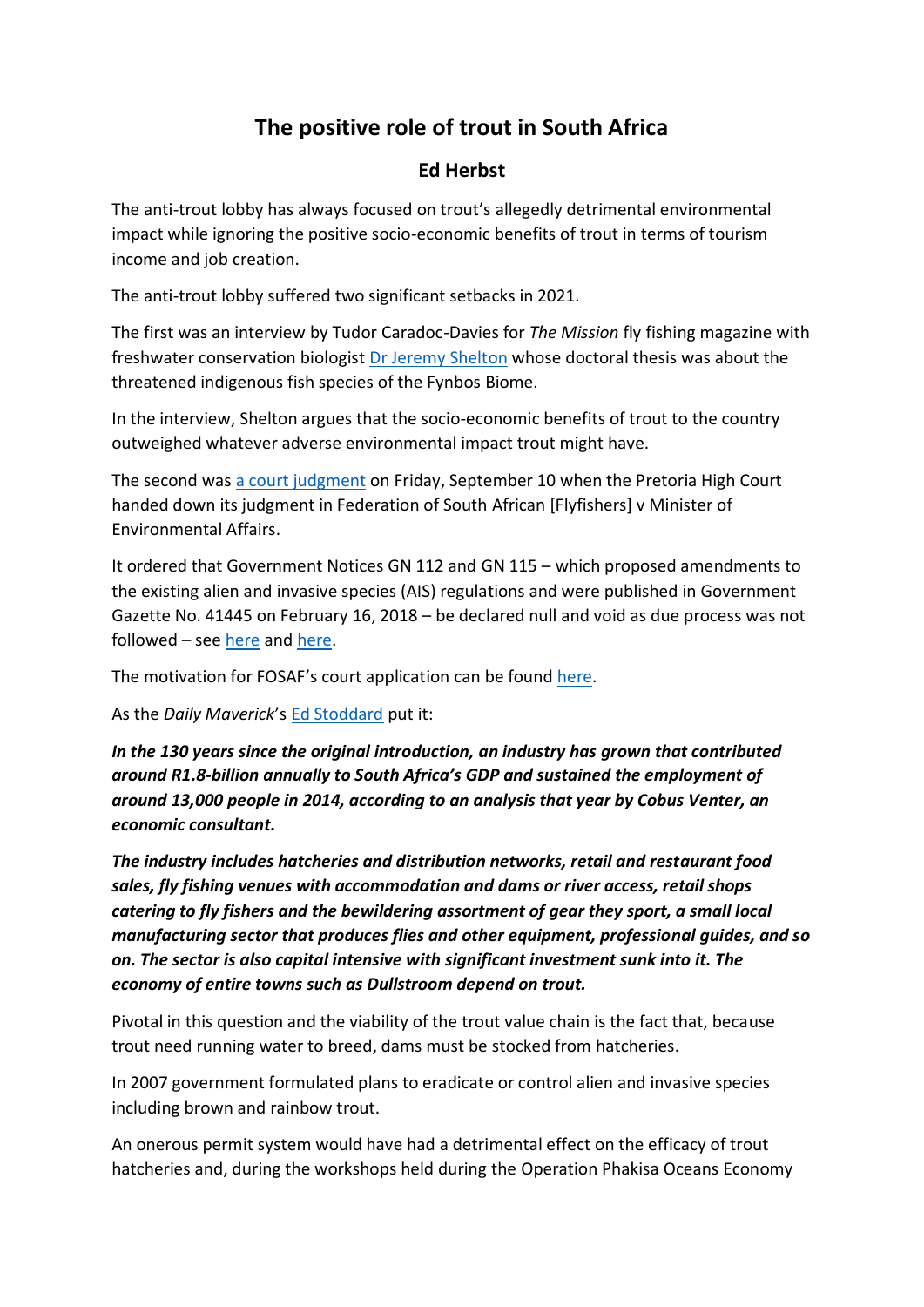meeting in 2014, FOSAF thought it had reached a compromise agreement with the Department of Agriculture, Forestry and Fisheries (DEFF). In terms of this compromise, trout would be removed from the invasive list and trout hatcheries would be allowed a greater degree of self-regulation.

When, to FOSAF's surprise, DEFF unilaterally reneged on the principles agreed at the Phakisa, FOSAF was forced to seek its recently-successful redress through the courts.

Trout must have had an impact when introduced more than a century ago but we don't know its extent because no records were kept at the time.

The greatest threat to our endangered fish species is not trout but environmental degradation, in particular water extraction [by](https://www.piscator.co.za/CPS2/trout-and-the-farmer/) invasive alien plants and trees and by [agriculture.](https://www.piscator.co.za/CPS2/trout-and-the-farmer/)

What we do know is that no proof exists that trout have exterminated any other aquatic species.

About twenty years ago, I interviewed the late Dr Douglas Hey, the former head of Cape Nature.

His father, Sydney Hey, was tasked by government with stocking South African rivers and streams with trout in the 1920s.

Douglas was taken on fishing trips in the Eastern Cape by his father as a boy and his job was to gut the trout they caught.

He told me that the predominant food in the stomachs of these trout were aquatic insects and crabs, not minnows which swim swiftly and are accordingly difficult for trout to prey upon.

His empirical findings of what trout eat were confirmed in an [examination of the stomach](https://www.piscator.co.za/CPS2/wp-content/uploads/2016/12/Bob-Crass-Article.pdf)  [contents](https://www.piscator.co.za/CPS2/wp-content/uploads/2016/12/Bob-Crass-Article.pdf) of 235 trout caught in ten Natal streams in the mid- 1940s by Bob Crass, senior scientific officer of the Natal Parks Board:

# *The results indicate that mayfly nymphs are the most important food of adult Natal trout, with crabs second and dragonflies third.*

Crass makes no mention of minnows being found during this research.

Trout are alien to South Africa but not invasive because in a hot, arid country plagued by frequent droughts, they cannot survive outside the tiny fraction of the country where the water is cold enough for them to survive.

Furthermore, in many streams, for example those in the Garden Route, the water might be cold enough to sustain trout but the high humic acid content of these peat-stained streams results in a colloidal coating which suffocates the trout eggs and prevents more than a single generation from surviving after stocking.

A typical example is the Liesbeeck stream which has its source above Kirstenbosch Botanical Garden.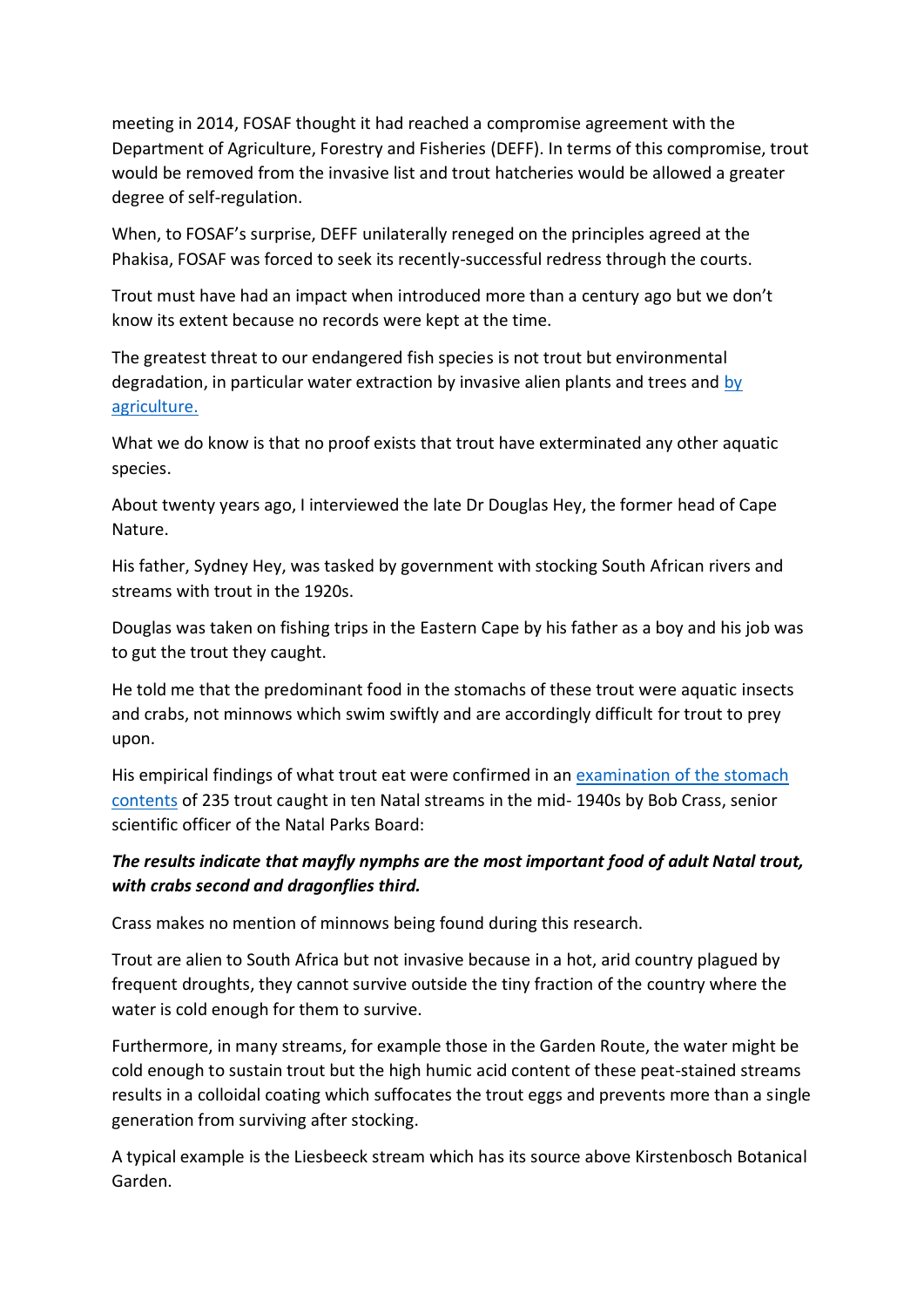It was the first Western Cape stream to be stocked, but the trout never survived because their breeding was not successful for the above-mentioned reason – Dr Douglas Hey did his Ph.D. thesis on this.

The indigenous Galaxius Zebratus minnow in this stream has suffered no ill-effects from sustained trout stocking – which ceased some 20 years ago – over decades because it can survive [even in the absence of water.](https://select.timeslive.co.za/news/2018-04-18-fish-have-prepared-for-cape-drought-for-millions-of-years/)

Very useful information on this subject can be gleaned in [an interview with Dr Jeremy](https://issuu.com/themissionflymagazine/docs/the_mission_issue_29_web/s/13277196)  [Shelton](https://issuu.com/themissionflymagazine/docs/the_mission_issue_29_web/s/13277196) who did his Ph.D on the threatened indigenous fish species of the Fynbos Biome:

Shelton's reference to trout and minnows co-existing is corroborated by a 1986 [study of the](https://www.piscator.co.za/CPS2/wp-content/uploads/2018/06/2.-Trout-in-the-Klipplaat-Ken-Willan-Monde-Mayekiso-1987.pdf)  [Klipplaat River](https://www.piscator.co.za/CPS2/wp-content/uploads/2018/06/2.-Trout-in-the-Klipplaat-Ken-Willan-Monde-Mayekiso-1987.pdf) near Hogsback in the Amatole Mountains of the Eastern Cape by Ken Willan of the Biology Department of the University of Natal in Durban and Monde Mayekiso of the Zoology Department at the University of Fort hare at Alice in the Ciskei.

Despite repeated stocking trout had not thrived in the Klipplaat - in the main due to drought and floods - and the survey was conducted a) to research its viability as a trout fishery and (b) to ascertain to what extent the introduction of trout had impacted on the indigenous chubbyhead barb minnow (*Barbus anoplus*) and smallmouth yellowfish (*Barbus holubi*).

Both indigenous fish species were present in good numbers and were not found in the stomach contents of 17 trout that were caught and examined.

*The stomach contents of the trout were revealing: the most common prey items were Odonata and Notonectidae nymphs and small crabs (Potomon sidneyi). The stomach of the largest fish contained 14 nymphs and five crabs. Barbs were not included in the stomach contents.*

### *Barbs were comparatively abundant along the entire river, occurring in stickles, shallow runs and small pools.*

By the time this survey was conducted in 1986, trout had been present in the Klipplaat for decades yet they had had no discernable impact on the indigenous fish species and clearly did not have the ability to reproduce because their presence was dependent on repeated stocking.

An analogous situation of different species co-existing occurs in the Bushman's River in the foothills of the KZN Drakensberg. Fly anglers routinely catch both yellowfish and trout in fair numbers and both are in good health. Both species appear to have maintained a homeostasis which makes a mockery of the alleged threats posed by trout.

#### **Ecotourism value and benefits**

Dr Shelton's reference to the eco-tourism value of fly angling for trout is important because, under the NEMA principles, any potential environmental harm caused by trout must also be weighed up together with socio-economic benefits and other considerations like alternative sanctuaries, mitigation measures, etc.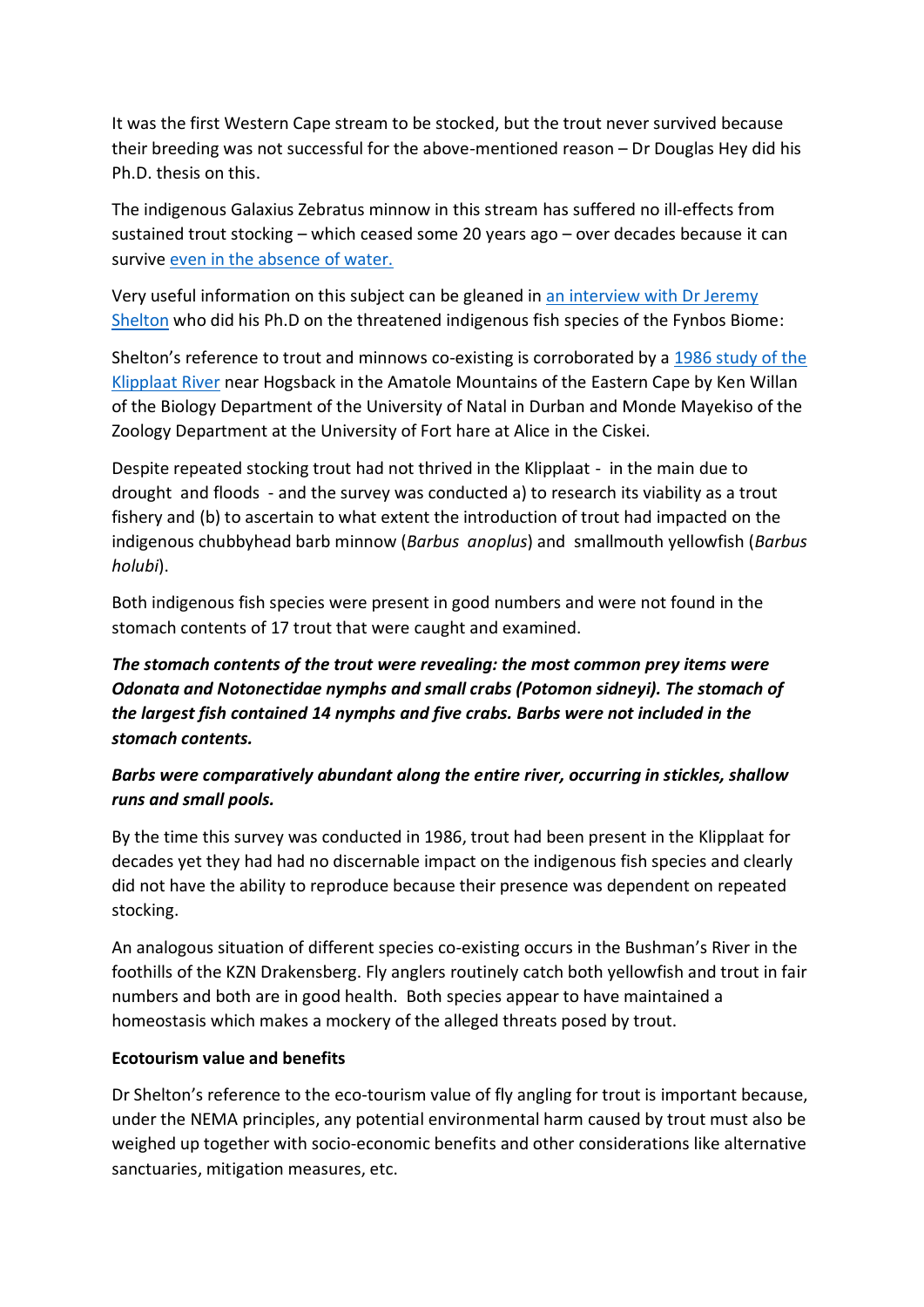In this regard, the presence of trout is the aquatic equivalent of the canary in early coal mines – if the trout dies, then it is a signal that the water has become too hot or polluted. Its presence, on the other hand, is proof of a healthy water system.

The contribution of fly angling for trout to the country's tourism income is substantial particularly in the context of job creation which is very relevant in South Africa, where two out of three people under the age 25 are unemployed and, in total, more than eleven million out of a population of some 55 million are out of work.

Tourism based on fly angling plays a not insignificant role in redressing that situation.

In Kwa Zulu Natal, it generates 9% of the tourism income for the province and in the small town of Dullstroom, a three-hour drive from Johannesburg, the majority of its residents work in the trout-related sector.

A study by [Dr Gareth Butler](https://www.fosaf.co.za/tourist) of the University of Johannesburg highlights, in particular, the benefits of trout-related tourism accruing to the residents of the Sakhelwe township near Dullstroom and, in particular, to the black women living there:

*The findings reveal that tourism development in Dullstroom has had a profoundly positive impact on both black and non‐black community members and that these benefits exceeded economic gains. From the perspective of local business owners, tourism development had not only provided a stable economy but a stable community. Here, it was observed that generations of families have remained in Dullstroom, as tourism employment provided them with jobs that not only paid well but included opportunities that were likely to provide skills and educational development too.* 

*Consequently, local businesses retained highly experienced and well‐trained employees for long periods and many of these workers were also empowered with positions of responsibility that reduced management workloads and stresses. Indeed, many local businesses owners and managers suggested that the retention of highly trained, loyal staff was a key factor in the success of many local establishments throughout Dullstroom and the surrounding area.* 

*From the perspective of employees from Sakhelwe, tourism development had provided them not only with stable incomes and higher standards of living, but also with the opportunity to gain extensive work experience, new skills, and even the opportunity to pursue formal qualifications that included university diplomas and degrees. Thus, tourism employment in the Dullstroom region empowered members of the local community by enabling them to become financially self‐sufficient.* 

*Moreover, many of these positions permitted local community members to pursue career paths that transcended low‐skilled or low‐paid jobs. Indeed, a range of positive impacts were identified of which some of the key outcomes included:*

*• Direct employment opportunities in the tourism sector • Indirect employment opportunities in a range of other sectors*

*• An increased appreciation by the community of natural assets and the environment*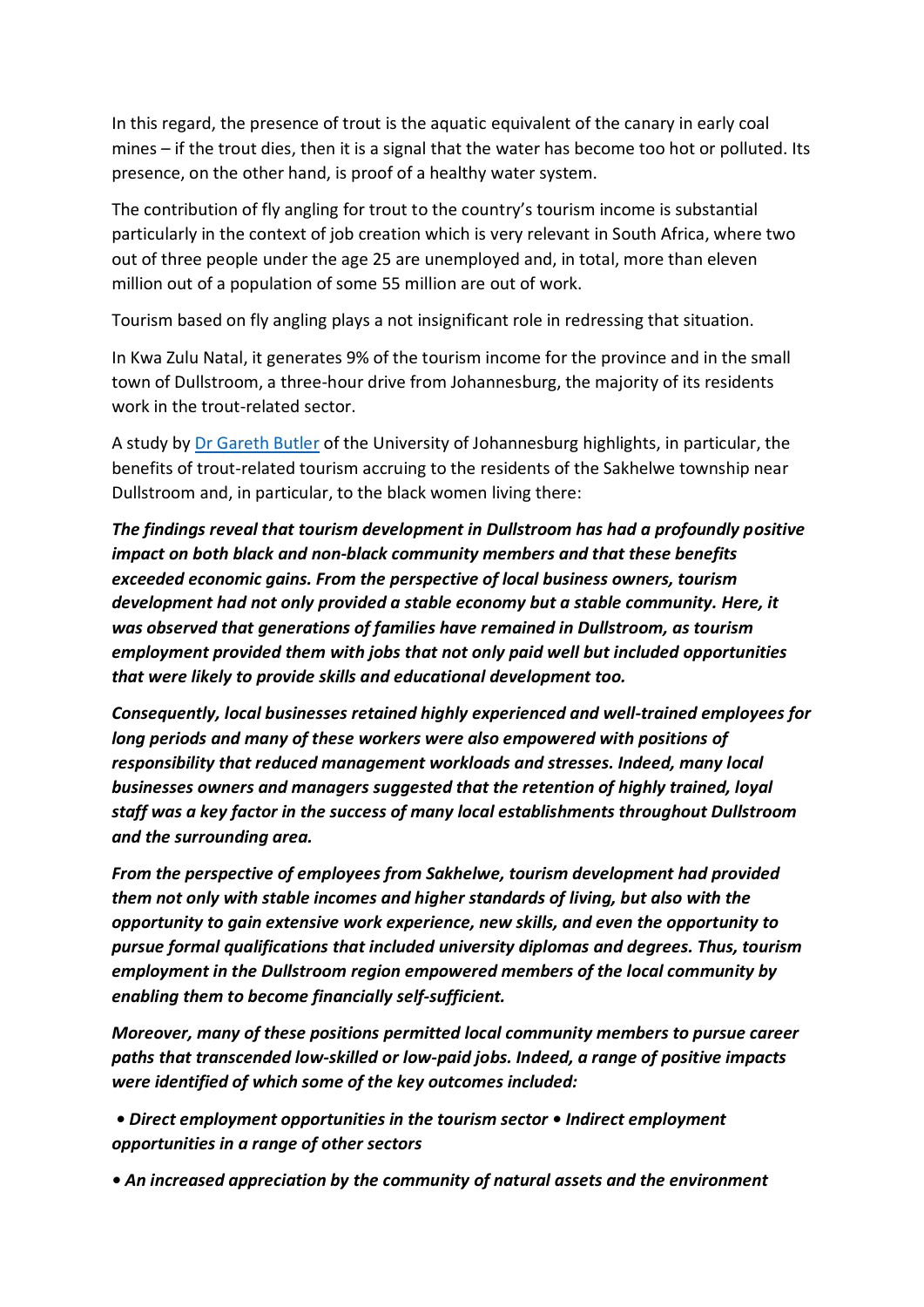- *The building of skills and influence amongst community members*
- *The building of capacity both collectively and individually*
- *Community empowerment (both from a gender and social perspective***).**

Google 'The contribution of trout fly fishing to the economy of Rhodes, North Eastern Cape, South Africa' and you will be taken to a [2010 academic study](https://www.researchgate.net/publication/227611296_The_contribution_of_trout_fly_fishing_to_the_economy_of_Rhodes_North_Eastern_Cape_South_Africa) which shows that the annual benefit to the village was about R5 million with 39 people employed in this sector.

According to Stephan van der Merwe, CEO of [Lunsklip Fisheries,](https://www.lunsklipfisheries.co.za/) the 21 hatcheries in South Africa have an estimated turnover of R200 million. They employ about 1000 people in rural areas where employment opportunities are minimal.

This is one of the reasons why the Federation of Southern African Fly Fishers felt it important to challenge the legality of legislation which it felt was inimical to this commercially-important sector.

Commenting on the recent High Court judgment in FOSAF's favour, National Chairman Ilan Lax said:

# *"I think the most important considerations now and in the future are ensuring that South Africa is able to achieve sustainable development (necessary to ensure that our enormous socio-economic disparities are addressed) without significantly impacting on the ecosystems and biodiversity that we and future generations are dependent upon."*

What the recent court judgment shows is that FOSAF punches well above its numerical weight because this ruling will have a profound effect on our political life for years to come as it binds government to the consultation over the promulgation of laws which the Constitution demands.

On the environmental side, one only has to look at the ['Milestones'](https://www.fosaf.org.za/milestones.php) section of the FOSAF website to see how important and significant a role it plays on behalf of society as a whole when it comes to conserving sensitive ecosystems.

What is interesting is to compare the New Zealand government's response to the benefits which trout-based ecotourism brings to that country with the approach adopted by our Department of Environment.

Like us, it is a southern hemisphere country which introduced trout more than a century ago from Great Britain.

It also happens to be one of the world's most egalitarian democracies being the first country in the world to give women the vote and it is also a country where environmental concerns are [given top](https://www.bbc.com/news/business-56728381) priority.

It does everything it can to encourage trout-based tourism which adds a billion NZ dollars to its economy annually.